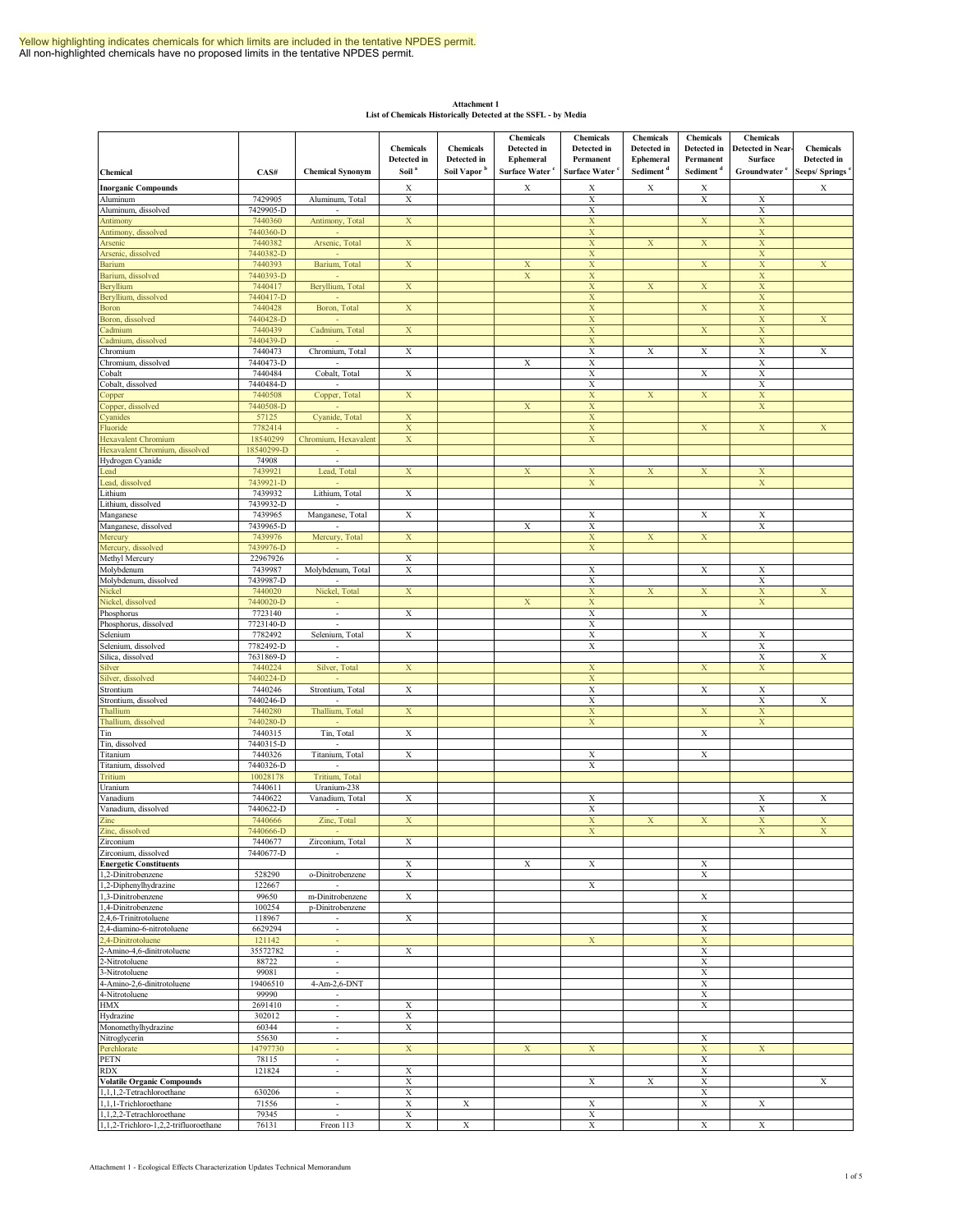| <b>Attachment 1</b>                                            |  |  |  |  |  |  |  |  |
|----------------------------------------------------------------|--|--|--|--|--|--|--|--|
| List of Chemicals Historically Detected at the SSFL - by Media |  |  |  |  |  |  |  |  |

|                                               |                  |                                                         |                   |                         | Chemicals        | <b>Chemicals</b>          | <b>Chemicals</b>      | Chemicals                              | Chemicals                |                      |
|-----------------------------------------------|------------------|---------------------------------------------------------|-------------------|-------------------------|------------------|---------------------------|-----------------------|----------------------------------------|--------------------------|----------------------|
|                                               |                  |                                                         | <b>Chemicals</b>  | Chemicals               | Detected in      | Detected in               | Detected in           | Detected in                            | Detected in Near-        | <b>Chemicals</b>     |
|                                               |                  |                                                         | Detected in       | Detected in             | <b>Ephemeral</b> | Permanent                 | <b>Ephemeral</b>      | Permanent                              | <b>Surface</b>           | Detected in          |
| Chemical                                      | CAS#             | <b>Chemical Synonym</b>                                 | Soil <sup>a</sup> | Soil Vapor <sup>b</sup> | Surface Water    | <b>Surface Water</b>      | Sediment <sup>d</sup> | Sediment <sup>d</sup>                  | Groundwater <sup>e</sup> | <b>Seeps/Springs</b> |
|                                               |                  |                                                         |                   |                         |                  |                           |                       |                                        |                          |                      |
| 1,1,2-Trichloroethane                         | 79005            | $\sim$                                                  | X                 | X                       |                  | X                         |                       |                                        | X                        |                      |
| 1,1-Dichloroethane                            | 75343            | $\overline{\phantom{a}}$<br>ä,                          | X                 | X                       |                  | Х                         |                       | Х                                      | X                        | $\mathbf X$          |
| 1,1-Dichloroethene                            | 75354<br>563586  |                                                         | X                 | $\mathbf X$             |                  | $\boldsymbol{\mathrm{X}}$ |                       | $\mathbf X$<br>$\overline{\mathbf{X}}$ | X                        |                      |
| 1,1-Dichloropropene<br>1,2,3-Trichlorobenzene | 87616            | $\overline{\phantom{a}}$<br>$\blacksquare$              | X                 | $\mathbf X$             |                  |                           |                       |                                        |                          |                      |
| 1,2,3-Trichloropropane                        | 96184            |                                                         |                   |                         |                  |                           |                       |                                        | X                        |                      |
|                                               |                  |                                                         |                   |                         |                  |                           |                       |                                        |                          |                      |
| 1,2,3-Trichloropropene                        | 96195            | 1-Propene, 1,2,3-                                       |                   |                         |                  |                           |                       |                                        |                          |                      |
|                                               |                  | trichloro-1                                             |                   |                         |                  |                           |                       |                                        |                          |                      |
| 1,2,4-Trichlorobenzene                        | 120821           |                                                         | X                 | X                       |                  | X                         |                       |                                        |                          |                      |
| 1,2,4-Trimethylbenzene<br>1,2-Dibromoethane   | 95636<br>106934  | $\overline{\phantom{a}}$<br>$\mathcal{L}_{\mathcal{A}}$ | $\mathbf X$<br>Х  | X                       |                  |                           |                       | X<br>X                                 |                          |                      |
| 1,2-Dichloro-1,1,2-trifluoroethane            | 354234           | Ethane, 1, 2-dichloro-                                  |                   |                         |                  |                           |                       |                                        |                          |                      |
|                                               |                  |                                                         |                   |                         |                  |                           |                       |                                        |                          |                      |
|                                               |                  | 1,1,2-trifluoro                                         |                   |                         |                  |                           |                       |                                        |                          |                      |
| 1,2-Dichlorobenzene                           | 95501            | o-Dichlorobenzene                                       | X                 | X                       |                  | Х                         |                       | X                                      | Х                        |                      |
| 1,2-Dichloroethane                            | 107062           |                                                         | X                 | X                       |                  | $\mathbf X$               |                       | X                                      | $\mathbf X$              |                      |
| 1,2-Dichloroethene                            | 540590           | 1,2-Dichloroethenes                                     | X                 | X                       |                  |                           |                       |                                        | X                        |                      |
| 1,2-Dichloropropane                           | 78875            |                                                         | X                 | X                       |                  | X                         |                       | X                                      |                          |                      |
| 1,3,5-Trimethylbenzene                        | 108678           |                                                         | X                 | X                       |                  |                           |                       | X                                      |                          |                      |
| 1,3-Dichlorobenzene                           | 541731           | m-Dichlorobenzene                                       | X                 | X                       |                  | Х                         |                       | X                                      |                          |                      |
| 1,3-Dichloropropane                           | 142289           |                                                         |                   |                         |                  |                           |                       | Х                                      |                          |                      |
| 1,3-Dichloropropene                           | 542756           |                                                         |                   | X                       |                  |                           |                       |                                        |                          |                      |
| 1,4-Dichlorobenzene                           | 106467           | p-Dichlorobenzene                                       | Х                 |                         |                  | Х                         |                       | X                                      | X                        |                      |
| 1-Chlorohexane                                | 544105           | $\sim$                                                  |                   |                         |                  |                           |                       |                                        |                          |                      |
| 1-Hexanol                                     | 111273           | $\overline{\phantom{a}}$                                |                   |                         |                  |                           |                       |                                        |                          |                      |
| l-Octanol                                     | 111875           | $\overline{\phantom{a}}$                                |                   |                         |                  |                           |                       |                                        |                          |                      |
| 2,2-Dichloro-1,1,1-trifluoroethane            | 306832           | Freon 123                                               |                   |                         |                  |                           |                       |                                        | X                        |                      |
| 2-Chloro-1,1,1-trifluoroethane                | 75887            | 2-chloro-1,1,1-                                         |                   |                         |                  |                           |                       |                                        |                          |                      |
|                                               |                  | trifluoroethane, 1                                      |                   |                         |                  |                           |                       |                                        |                          |                      |
| 2-Chloroethylvinyl ether                      | 110758           | 2-Chloroethyl vinyl ether                               | X                 |                         |                  | X                         |                       | X                                      |                          |                      |
| 2-Chloronaphthalene                           | 91587            |                                                         |                   |                         |                  | X                         |                       |                                        |                          |                      |
| 2-Chlorophenol                                | 95578            |                                                         |                   |                         |                  | X                         |                       |                                        |                          |                      |
| 2-Fluorobiphenyl                              | 321608           | 2-FBP                                                   |                   |                         |                  |                           |                       |                                        |                          |                      |
| 2-Hexanone                                    | 591786           | Methyl butyl ketone                                     | X                 | X                       |                  |                           |                       | X                                      |                          |                      |
| 2-Nitrophenol                                 | 88755            | o-Nitrophenol                                           |                   |                         |                  | Х                         |                       |                                        | Χ                        |                      |
| 3-Chloro-2(Chloromethyl)-1-Propene            | 1871574          |                                                         |                   |                         |                  |                           |                       |                                        | X                        |                      |
| 4-Bromofluorobenzene                          | 460004           | 4-Bromofluorobenzene                                    |                   |                         |                  |                           |                       |                                        |                          |                      |
| Acetone                                       | 67641            | $\sim$                                                  | X                 | X                       |                  | X                         | X                     | X                                      | X                        | X                    |
| Acrolein                                      | 107028           |                                                         |                   |                         |                  | X                         |                       |                                        |                          |                      |
| Acrylonitrile                                 | 107131           |                                                         |                   |                         |                  | X                         |                       |                                        |                          |                      |
| Benzene                                       | 71432            |                                                         | X                 | X                       |                  | Х                         |                       | X                                      | X                        |                      |
| Benzene, 1-Bromo-3-fluoro-                    | 1073069          | 1-Bromo-3-fluoro-                                       |                   |                         |                  |                           |                       |                                        |                          |                      |
|                                               |                  | Benzene                                                 |                   |                         |                  |                           |                       |                                        |                          |                      |
| Biphenyl                                      | 92524            | 1,1'-Biphenyl                                           |                   |                         |                  |                           |                       |                                        | X                        |                      |
| bis(2-Chloroethyl) ether                      | 111444           | s-Dichloroethylether                                    |                   |                         |                  | X                         |                       |                                        | X                        |                      |
| <b>Bromide</b>                                | 24959679         | $\overline{\phantom{a}}$                                | X                 |                         |                  |                           |                       | X                                      |                          | Х                    |
| Bromobenzene                                  | 108861           | $\overline{\phantom{a}}$                                | X                 |                         |                  |                           |                       |                                        |                          |                      |
| Bromochloromethane                            | 74975            | $\blacksquare$                                          |                   |                         |                  |                           |                       | X                                      |                          |                      |
| Bromodichloromethane                          | 75274            | $\overline{\phantom{a}}$                                | X                 |                         |                  | Х                         |                       | X                                      | X                        | Х                    |
| Bromomethane                                  | 74839            | $\overline{\phantom{a}}$                                | X                 |                         |                  | X                         |                       | X                                      |                          | X                    |
| <b>Butyl Cyclooctane</b>                      | BUTC8            | $\overline{\phantom{a}}$                                |                   |                         |                  |                           |                       |                                        |                          |                      |
| Carbon Disulfide                              | 75150            | $\overline{\phantom{a}}$                                | X                 | Х                       |                  |                           |                       | X                                      | X                        | Х                    |
| Carbon Tetrachloride                          | 56235            |                                                         | Х                 | X                       |                  | Х                         |                       |                                        | X                        |                      |
| Chlorobenzene                                 | 108907           | Monochlorobenzene                                       | X                 | X                       |                  | $\mathbf X$               |                       |                                        |                          |                      |
| Freon 22 (Chlorodifluoromethane)              | 75456            | Freon 22                                                |                   | X                       |                  |                           |                       |                                        |                          |                      |
| Chloroethane                                  | 75003            | Ethyl chloride                                          |                   | X                       |                  | X                         |                       | X                                      |                          |                      |
| Chloroform                                    | 67663            | Trichloromethane                                        | X                 | X                       |                  | X                         |                       | $\mathbf X$                            | X                        | X                    |
| Chloromethane                                 | 74873            | Methyl chloride                                         | X                 | X                       |                  | X                         |                       | X                                      | X                        | $\mathbf X$          |
| Chlorotrifluoroethylene                       | 79389            | Chlorotrifluoroethene                                   |                   |                         |                  |                           |                       |                                        |                          |                      |
| cis-1,2-Dichloroethene                        | 156592           | cis-1,2-Dichloroethylen                                 | X                 | $\mathbf X$             |                  | X                         |                       | X                                      | $\mathbf X$              | X                    |
| cis-1,3-Dichloropropene                       | 10061015         |                                                         |                   |                         |                  | х                         |                       | Х                                      |                          |                      |
| Cumene                                        | 98828            | Isopropylbenzene                                        | X                 | X                       |                  |                           |                       | X                                      |                          |                      |
| Decanol                                       | 112301           |                                                         |                   |                         |                  |                           |                       |                                        |                          |                      |
| Dibenzofuran                                  | 132649           | $\overline{\phantom{a}}$                                | X                 |                         |                  |                           |                       |                                        |                          |                      |
| Dibromofluoromethane                          | 1868537          | $\overline{\phantom{a}}$                                |                   | X                       |                  |                           |                       |                                        |                          |                      |
| Dibromomethane                                | 74953            | $\blacksquare$                                          | $\mathbf X$       |                         |                  |                           |                       | $\mathbf X$                            |                          |                      |
| Dichloro Alkene                               | <b>DCALK</b>     | $\overline{\phantom{a}}$                                |                   |                         |                  |                           |                       |                                        |                          |                      |
| Dichlorodifluoromethane                       | 75718            | Freon 12                                                | X                 | X                       |                  |                           |                       | X                                      | X                        |                      |
| Dichlorofluoromethane                         | 75434            | Freon 21                                                |                   |                         |                  |                           |                       |                                        |                          |                      |
| Dichloromethylpropene                         | <b>DCMTHYLPR</b> | $\overline{\phantom{a}}$                                |                   |                         |                  |                           |                       |                                        |                          |                      |
|                                               | PN               |                                                         |                   |                         |                  |                           |                       |                                        |                          |                      |
| Dichloropropene, NOS                          | 26952238         | Dichloropropene                                         |                   |                         |                  |                           |                       |                                        |                          |                      |
| Dichlorotrifluoroethane                       | 34077877         | 286                                                     |                   |                         |                  |                           |                       |                                        |                          |                      |
|                                               |                  | Dichlorotrifluoroethane                                 |                   |                         |                  |                           |                       |                                        |                          |                      |
| Dimethyl Decene                               | <b>DMDCN</b>     |                                                         |                   |                         |                  |                           |                       |                                        |                          |                      |
| Dimethyl Undecane                             | 79004834         | $\overline{\phantom{a}}$                                |                   |                         |                  |                           |                       |                                        |                          |                      |
| Diphenyl ether                                | 101848           | $\overline{\phantom{a}}$                                |                   |                         |                  |                           |                       |                                        | X                        |                      |
| Ethylbenzene                                  | 100414           |                                                         | X                 | $\mathbf X$             |                  | X                         |                       | $\mathbf X$                            |                          |                      |
| Formic acid, octyl ester                      | 112323           | Octyl Ester Formic Acid                                 |                   |                         |                  |                           |                       |                                        |                          |                      |
| Heptanal                                      | 111717           | p-Nitrotoluene                                          |                   |                         |                  |                           |                       |                                        |                          |                      |
| Isocyanomethane                               | 593759           |                                                         |                   |                         |                  |                           |                       |                                        |                          |                      |
| Methyl ethyl ketone                           | 78933            | 2-Butanone                                              | X                 | X                       |                  |                           |                       |                                        | X                        |                      |
| Methyl isobutyl ketone (MIBK)                 | 108101           | 4-Methyl-2-pentanone                                    | X                 |                         |                  |                           |                       | X                                      |                          |                      |
| Methyl sulfide                                | 75183            |                                                         |                   |                         |                  |                           |                       |                                        | $\mathbf X$              |                      |
| Methyl-tert-butyl- Ether (MTBE)               | 1634044          |                                                         |                   |                         |                  |                           |                       | X                                      |                          |                      |
| Methylene chloride                            | 75092            | Dichloromethane                                         | X                 | X                       |                  | X                         | X                     | X                                      | X                        | X                    |
| m-Xylene                                      | 108383           | meta-Xylene                                             |                   |                         |                  | $\mathbf X$               |                       |                                        |                          |                      |
| m-Xylene & p-Xylene                           | 136777612        | meta- and para-Xylenes                                  | Х                 | X                       |                  | X                         | X                     |                                        |                          | $\mathbf X$          |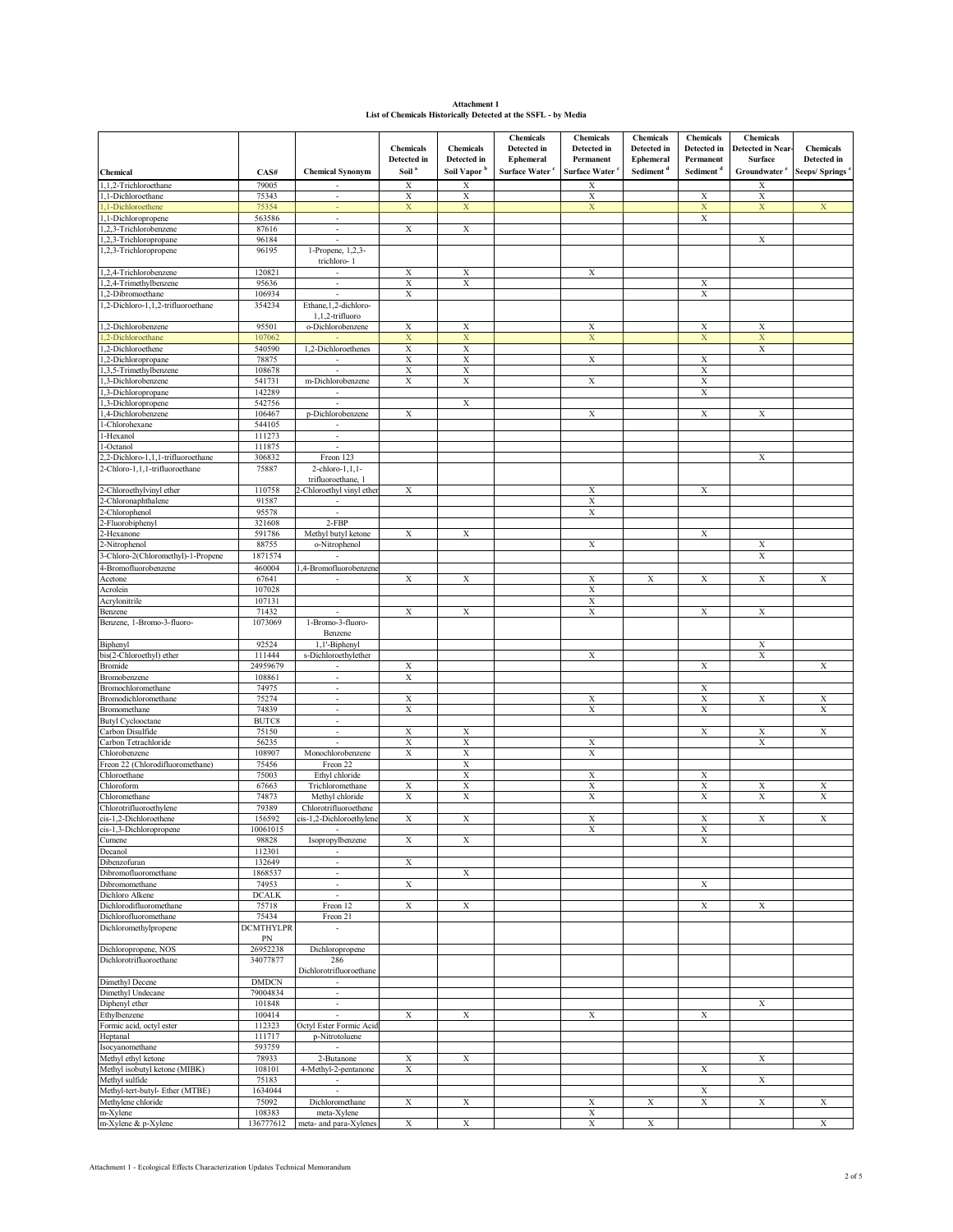| <b>Attachment 1</b>                                            |  |  |  |  |  |  |  |  |
|----------------------------------------------------------------|--|--|--|--|--|--|--|--|
| List of Chemicals Historically Detected at the SSFL - by Media |  |  |  |  |  |  |  |  |

|                                              |          |                                    |                   |                          | <b>Chemicals</b> | <b>Chemicals</b>     | <b>Chemicals</b>      | Chemicals             | Chemicals                |                      |
|----------------------------------------------|----------|------------------------------------|-------------------|--------------------------|------------------|----------------------|-----------------------|-----------------------|--------------------------|----------------------|
|                                              |          |                                    | <b>Chemicals</b>  | <b>Chemicals</b>         | Detected in      | Detected in          | Detected in           | Detected in           | Detected in Near-        | <b>Chemicals</b>     |
|                                              |          |                                    | Detected in       | Detected in              | Ephemeral        | Permanent            | Ephemeral             | Permanent             | <b>Surface</b>           | Detected in          |
| Chemical                                     | CAS#     | <b>Chemical Synonym</b>            | Soil <sup>*</sup> | Soil Vapor               | Surface Water    | <b>Surface Water</b> | Sediment <sup>d</sup> | Sediment <sup>d</sup> | Groundwater <sup>e</sup> | <b>Seeps/Springs</b> |
|                                              | 2489863  | $1-(2-Propenyl)$ -                 |                   |                          |                  |                      |                       |                       |                          |                      |
| Naphthalene, 1-(2-Propenyl)-                 |          | Naphthalene                        |                   |                          |                  |                      |                       |                       |                          |                      |
| n-Butylbenzene                               | 104518   | $\sim$                             | X                 | X                        |                  |                      |                       | X                     |                          |                      |
| -Hexane                                      | 110543   | ł,                                 |                   |                          |                  |                      |                       |                       | X                        |                      |
| Nitrobenzene                                 | 98953    | $\overline{\phantom{a}}$           |                   |                          |                  | Х                    |                       | X                     | X                        |                      |
| n-Propylbenzene                              | 103651   | $\overline{\phantom{a}}$           | X                 | X                        |                  |                      |                       | X                     |                          |                      |
| + p Xylene                                   | E-14095  | ÷,                                 |                   |                          |                  |                      |                       |                       |                          |                      |
| -Chlorotoluene                               | 95498    | 2-Chlorotoluene                    | X                 |                          |                  |                      |                       |                       |                          |                      |
|                                              | 124130   | $\sim$                             |                   |                          |                  |                      |                       |                       |                          |                      |
| Octanal                                      | 95476    |                                    | X                 | X                        |                  |                      |                       | X                     |                          |                      |
| -Xylene                                      | 106434   | 4-Chlorotoluene                    | $\mathbf X$       |                          |                  |                      |                       |                       |                          |                      |
| -Chlorotoluene                               |          |                                    |                   |                          |                  |                      |                       |                       |                          |                      |
| -Cymene                                      | 99876    | p-Isopropyltoluene                 | X                 | X                        |                  |                      |                       | X                     |                          |                      |
| Propanoic Acid, 2-Methyl-, ethyl ester       | 97621    | Ethyl Ester 2-Methyl-              |                   |                          |                  |                      |                       |                       |                          |                      |
|                                              |          | Propanoic Acid                     |                   |                          |                  |                      |                       |                       |                          |                      |
| sec-Butylbenzene                             | 135988   |                                    | X                 | X                        |                  |                      |                       | X                     |                          |                      |
| Styrene                                      | 100425   | Vinylbenzene                       | X                 | X                        |                  |                      | X                     | X                     |                          |                      |
| tert-Butylbenzene                            | 98066    | $\overline{\phantom{a}}$           | X                 | $\overline{\phantom{a}}$ |                  |                      |                       | X                     |                          |                      |
| <b>Tetralin</b>                              | 119642   | $\blacksquare$                     | X                 |                          |                  |                      | X                     |                       |                          |                      |
| <b>Tetrachloroethene</b>                     | 127184   | $\overline{\phantom{a}}$           | X                 | X                        |                  | X                    |                       | X                     | X                        | X                    |
| <b>Tetrachloropropene</b>                    | 60320185 | $\overline{\phantom{a}}$           |                   |                          |                  |                      |                       |                       |                          |                      |
| <b>Tetrahydrofuran</b>                       | 109999   | Tetrahydrofuran (THF)              |                   |                          |                  |                      |                       |                       |                          |                      |
| Toluene                                      | 108883   | Toluol                             | X                 | X                        |                  | X                    | X                     | X                     | X                        | Χ                    |
| trans-1,2-Dichloroethene                     | 156605   |                                    | X                 | X                        |                  | X                    |                       | X                     | X                        | X                    |
| <b>Trichloroethene</b>                       | 79016    | Trichloroethylene (TCE             | $\mathbf X$       | $\mathbf X$              |                  | $\mathbf X$          |                       | $\mathbf X$           | $\mathbf X$              | X                    |
| Trichlorofluoromethane                       | 75694    | $\overline{\phantom{a}}$           | X                 | X                        |                  | X                    |                       |                       | X                        |                      |
| <b>Trimethyl Decane</b>                      | 98060549 | $\blacksquare$                     |                   |                          |                  |                      |                       |                       |                          |                      |
| Trimethylcyclopentane Isomer                 | 30498647 | $\overline{\phantom{a}}$           |                   |                          |                  |                      |                       |                       |                          |                      |
| Trimethylcyclopentane Isomer                 | 30498647 | $\overline{\phantom{a}}$           |                   |                          |                  |                      |                       |                       |                          |                      |
| Jndecane                                     | 1120214  | $\overline{\phantom{a}}$           |                   |                          |                  |                      |                       |                       |                          |                      |
| Vinyl acetate                                | 108054   | $\blacksquare$                     |                   |                          |                  |                      |                       |                       |                          |                      |
| Vinyl chloride                               | 75014    | $\sim$                             | X                 | X                        |                  | X                    |                       | X                     | X                        | X                    |
| Vylenes, Total                               | 1330207  | Xylene (Total) Isomers             | X                 | X                        |                  | X                    |                       |                       | X                        |                      |
|                                              |          |                                    |                   |                          |                  |                      |                       |                       |                          |                      |
| Semi-Volatile Organic Compounds              |          |                                    | X                 |                          |                  | X                    | Х                     | X                     |                          | X                    |
| ,1-Dimethylhydrazine                         | 57147    | $\overline{\phantom{a}}$           | X                 |                          |                  |                      |                       |                       |                          |                      |
| ,1'-Phenylene-Bis-Ethanone                   | 704007   |                                    |                   |                          |                  |                      |                       |                       |                          |                      |
| ,2-Dibromo-3-chloropropane                   | 96128    | 1,2-Dibromo-3-CPA                  | X                 |                          |                  |                      |                       | X                     |                          |                      |
| ,4-Dioxane                                   | 123911   | $\overline{\phantom{a}}$           | X                 |                          |                  |                      |                       |                       | X                        |                      |
| 2,4,5-Trichlorophenol                        | 95954    | $\overline{\phantom{a}}$           | X                 |                          |                  |                      |                       |                       |                          |                      |
| 2,4,6-Trichlorophenol                        | 88062    | ÷,                                 | X                 |                          |                  | $\mathbf X$          |                       |                       | X                        |                      |
| 2,4-Dichlorophenol                           | 120832   |                                    |                   |                          |                  | X                    |                       |                       |                          |                      |
| 4-Dimethylphenol                             | 105679   | $\bar{\phantom{a}}$                | X                 |                          |                  | X                    |                       |                       |                          |                      |
| 2,4-Dinitrophenol                            | 51285    |                                    |                   |                          |                  | X                    |                       |                       |                          |                      |
| 6-Dinitrotoluene                             | 606202   |                                    |                   |                          |                  | X                    |                       | X                     |                          |                      |
| 2-Butoxyethoxyethanol                        | 112345   | Ethanol, 2-(2-                     |                   |                          |                  |                      |                       |                       |                          |                      |
|                                              |          | butoxyethoxy)-1                    |                   |                          |                  |                      |                       |                       |                          |                      |
| 2-Naphthaleneethanol                         | 1485070  | 2-Naphthalene ethanol              |                   |                          |                  |                      |                       |                       |                          |                      |
| 2-n-Butoxyethanol                            | 111762   | Butoxycellosolve                   |                   |                          |                  |                      |                       |                       | X                        |                      |
| 3,3'-Dichlorobenzidine                       | 91941    |                                    |                   |                          |                  | X                    |                       |                       |                          |                      |
| 5-Dimethylphenol                             | 108689   |                                    | Х                 |                          |                  |                      |                       |                       |                          |                      |
| 4,6-Dinitro-o-cresol                         | 534521   | 4,6-Dinitro-2-                     |                   |                          |                  | X                    |                       |                       |                          |                      |
|                                              |          | Methylphenol                       |                   |                          |                  |                      |                       |                       |                          |                      |
| 4-Bromophenyl phenyl ether                   | 101553   |                                    |                   |                          |                  | X                    |                       |                       |                          |                      |
| -Chlorophenylphenyl ether                    | 7005723  |                                    |                   |                          |                  | X                    |                       |                       |                          |                      |
| 4-Nitrophenol                                | 100027   | $\overline{\phantom{a}}$           |                   |                          |                  | X                    |                       |                       | Х                        |                      |
| Amino hexanoic acid                          | 60322    | $\overline{\phantom{a}}$           |                   |                          |                  |                      |                       |                       |                          |                      |
|                                              | 92875    |                                    |                   |                          |                  | X                    |                       |                       |                          |                      |
| Benzidine                                    |          | $\overline{\phantom{a}}$<br>$\sim$ |                   |                          |                  |                      |                       |                       |                          |                      |
| Benzoic acid                                 | 65850    |                                    | Х                 |                          |                  |                      | Х                     |                       |                          |                      |
| Benzophenone                                 | 119619   | $\overline{\phantom{a}}$           |                   |                          |                  |                      |                       |                       |                          |                      |
| Benzyl alcohol<br>bis(2-Chloroethoxy)methane | 100516   | $\overline{\phantom{a}}$           | X                 |                          |                  |                      |                       |                       |                          |                      |
|                                              | 111911   |                                    |                   |                          |                  |                      |                       |                       |                          |                      |
| bis(2-Chloroisopropyl)ether                  | 39638329 | $\sim$                             |                   |                          |                  | X                    |                       |                       |                          |                      |
| bis(2-Ethylhexyl) phthalate                  | 117817   | $bis(2 -$                          | $\mathbf X$       |                          |                  | $\mathbf X$          | $\mathbf X$           | $\mathbf X$           | $\mathbf X$              |                      |
|                                              |          | ethylhexyl)phthalate               |                   |                          |                  |                      |                       |                       |                          |                      |
| <b>Bromoform</b>                             | 75252    | $\overline{\phantom{a}}$           | X                 |                          |                  | Х                    |                       | $\mathbf X$           | $\mathbf X$              | $\mathbf X$          |
| Butyl benzyl phthalate                       | 85687    | $\overline{\phantom{a}}$           | X                 |                          |                  | $\mathbf X$          | X                     | $\mathbf X$           |                          |                      |
| Carbazole                                    | 86748    | J.                                 | $\mathbf X$       |                          |                  |                      |                       |                       |                          |                      |
| Decamethylcyclopentasiloxane                 | 541026   | Decamethyl Siloxane                |                   |                          |                  |                      |                       |                       |                          |                      |
| Dibenzyl Ether                               | 103504   | $\overline{\phantom{a}}$           |                   |                          |                  |                      |                       |                       | X                        |                      |
| Dibromochloromethane                         | 124481   | $\blacksquare$                     | $\mathbf X$       |                          |                  | X                    |                       | X                     | $\mathbf X$              | $\mathbf X$          |
| Diethyl phthalate                            | 84662    | $\overline{\phantom{a}}$           | $\mathbf X$       |                          |                  | X                    |                       |                       | X                        |                      |
| Dimethyl phthalate                           | 131113   | ÷.                                 | X                 |                          |                  | X                    |                       | $\mathbf X$           |                          |                      |
| Di-n-butyl phthalate                         | 84742    | Di-n-butylphthalate                | $\mathbf X$       |                          |                  | $\mathbf X$          |                       | $\mathbf X$           | $\mathbf X$              |                      |
| Di-n-octyl phthalate                         | 117840   | Di-n-octyl-phthalate               | X                 |                          |                  | X                    |                       |                       | X                        |                      |
| Ethanone, 1-(2,4,6-Trihydroxyphenyl)-        | 480660   | $1-(2,4,6-$                        |                   |                          |                  |                      |                       |                       |                          |                      |
|                                              |          | Trihydroxyphenyl)-<br>Ethanone     |                   |                          |                  |                      |                       |                       |                          |                      |
| Formaldehyde                                 | 50000    | $\overline{\phantom{a}}$           | $\mathbf X$       |                          |                  | X                    |                       | $\mathbf X$           | $\mathbf X$              |                      |
| Hexachlorobenzene                            | 118741   |                                    |                   |                          |                  | $\mathbf X$          |                       |                       |                          |                      |
|                                              | 87683    |                                    |                   |                          |                  | X                    |                       | $\mathbf X$           |                          |                      |
| Hexachlorobutadiene                          |          | $\overline{\phantom{a}}$           | X                 |                          |                  |                      |                       |                       |                          |                      |
| Hexachlorocyclopentadiene                    | 77474    | $\overline{\phantom{a}}$           |                   |                          |                  | X                    |                       |                       |                          |                      |
| Hexachloroethane                             | 67721    |                                    |                   |                          |                  | X                    |                       |                       |                          |                      |
| Hexanoic Acid                                | 142621   |                                    |                   |                          |                  |                      |                       |                       |                          |                      |
| Isobutanol                                   | 78831    | 1-Propanol, 2-Methyl-              |                   |                          |                  |                      |                       |                       |                          |                      |
| Isophorone                                   | 78591    |                                    |                   |                          |                  | X                    |                       |                       |                          |                      |
| Isopropanol                                  | 67630    | Isopropyl alcohol                  |                   |                          |                  |                      |                       |                       | $\mathbf X$              |                      |
| m-Cresol                                     | 108394   | 3-Methylphenol                     | X                 |                          |                  |                      |                       |                       |                          |                      |
| n-Butanoic acid                              | 107926   | Butyric acid                       |                   |                          |                  |                      |                       |                       |                          |                      |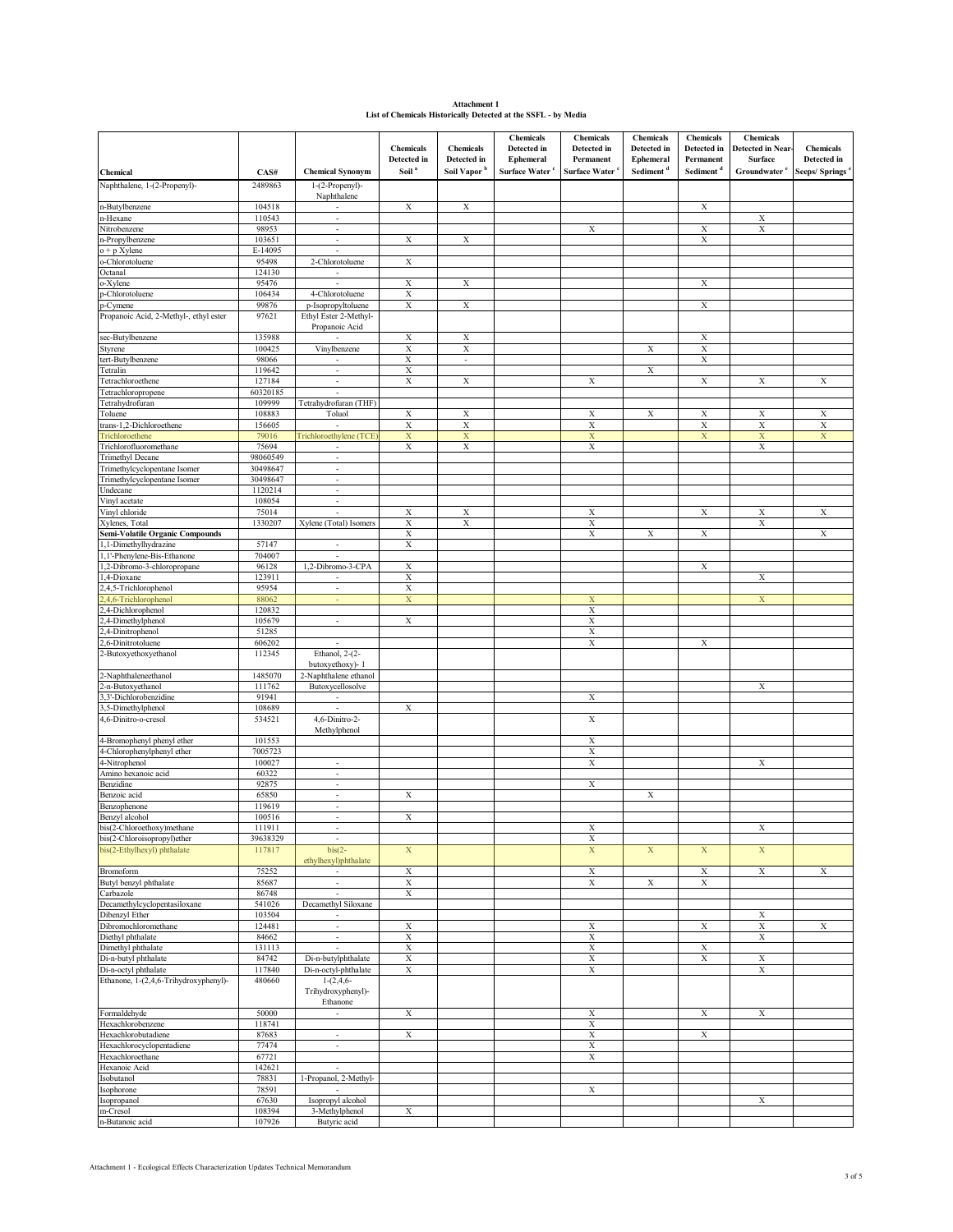| <b>Attachment 1</b>                                            |  |  |  |  |  |  |  |  |
|----------------------------------------------------------------|--|--|--|--|--|--|--|--|
| List of Chemicals Historically Detected at the SSFL - by Media |  |  |  |  |  |  |  |  |

|                                          |            |                          |                           |                         | <b>Chemicals</b>           | <b>Chemicals</b>          | <b>Chemicals</b>      | Chemicals             | <b>Chemicals</b>          |                  |
|------------------------------------------|------------|--------------------------|---------------------------|-------------------------|----------------------------|---------------------------|-----------------------|-----------------------|---------------------------|------------------|
|                                          |            |                          | <b>Chemicals</b>          | <b>Chemicals</b>        | Detected in                | Detected in               | Detected in           | Detected in           | Detected in Near-         | <b>Chemicals</b> |
|                                          |            |                          | Detected in               | Detected in             | <b>Ephemeral</b>           | Permanent                 | <b>Ephemeral</b>      | Permanent             | Surface                   | Detected in      |
|                                          | CAS#       | <b>Chemical Synonym</b>  | Soil <sup>*</sup>         | Soil Vapor <sup>b</sup> | Surface Water <sup>c</sup> | <b>Surface Water</b>      | Sediment <sup>d</sup> | Sediment <sup>d</sup> | Groundwater <sup>e</sup>  | Seeps/Springs    |
| Chemical                                 |            |                          |                           |                         |                            |                           |                       |                       |                           |                  |
| n-Nitrosodimethylamine                   | 62759      | Nitrosodimethylamine     | X                         |                         |                            | х                         |                       | Х                     | X                         |                  |
| n-Nitrosodi-n-propylamine                | 621647     | n-Nitrosodipropylamine   |                           |                         |                            | $\mathbf X$               |                       |                       | $\mathbf X$               |                  |
| n-Nitrosodiphenylamine                   | 86306      | $\overline{\phantom{a}}$ | X                         |                         |                            | X                         |                       |                       | X                         |                  |
| o-Cresol                                 | 95487      | $\overline{\phantom{a}}$ | X                         |                         |                            |                           |                       |                       |                           |                  |
| p-Chloro-m-cresol                        | 59507      | 4-Chloro-3-              | X                         |                         |                            | X                         |                       |                       |                           |                  |
|                                          |            | Methylphenol             |                           |                         |                            |                           |                       |                       |                           |                  |
| p-Cresol                                 | 106445     | 4-Methylphenol           | X                         |                         |                            |                           | X                     |                       |                           |                  |
| Pentachlorophenol                        | 87865      | <b>PCP</b>               | $\mathbf X$               |                         |                            | X                         |                       |                       | $\mathbf X$               |                  |
| Pentadecane                              | 629629     |                          |                           |                         |                            |                           |                       |                       |                           |                  |
| Phenol                                   | 108952     | <b>Total Phenols</b>     | Х                         |                         |                            | X                         |                       |                       | X                         |                  |
| p-Nitroaniline                           | 100016     | 4-Nitroaniline           | X                         |                         |                            |                           |                       |                       |                           |                  |
| Tetrachlorophenol                        | 25167833   | $\overline{\phantom{a}}$ |                           |                         |                            |                           |                       |                       |                           |                  |
| Tetramethylurea                          | 632224     | $\overline{\phantom{a}}$ |                           |                         |                            |                           |                       |                       | X                         |                  |
| <b>Polynuclear Aromatic Hydrocarbons</b> |            |                          | X                         |                         |                            | X                         |                       | X                     |                           |                  |
| 1-Methyl naphthalene                     | 90120      | 1-Methylnaphthalene      | X                         |                         |                            |                           |                       |                       |                           |                  |
| 2-Methylnaphthalene                      | 91576      | Naphthalene, 2-methyl-   | X                         | Х                       |                            |                           |                       |                       |                           |                  |
| Acenaphthene                             | 83329      |                          | X                         |                         |                            | X                         |                       | X                     |                           |                  |
| Acenaphthylene                           | 208968     | $\overline{\phantom{a}}$ | X                         |                         |                            | Х                         |                       |                       |                           |                  |
| Anthracene                               | 120127     | $\overline{\phantom{a}}$ | X                         |                         |                            | Х                         |                       | Х                     |                           |                  |
| Benzo(a)anthracene                       | 56553      | Benz[a]anthracene        | X                         |                         |                            | X                         |                       | X                     |                           |                  |
| Benzo(a)pyrene                           | 50328      | Benzo (a) pyrene         | X                         | X                       |                            | X                         |                       | X                     |                           |                  |
| Benzo(b)fluoranthene                     | 205992     | Benz[e]acephenanthryle   | X                         |                         |                            | X                         |                       | X                     |                           |                  |
|                                          |            | ne 1                     |                           |                         |                            |                           |                       |                       |                           |                  |
| Benzo(e)pyrene                           | 192972     |                          | X                         |                         |                            |                           |                       | Х                     |                           |                  |
| Benzo(ghi)perylene                       |            | Benzo (g,h,i) perylene   |                           |                         |                            |                           |                       |                       |                           |                  |
|                                          | 191242     |                          | X                         |                         |                            | Х                         |                       | X                     |                           |                  |
| Benzo(k)fluoranthene                     | 207089     | Benzo[k]fluoranthene     | X                         |                         |                            | X                         |                       | X                     |                           |                  |
| Chrysene                                 | 218019     |                          | X                         |                         |                            | X                         |                       | X                     |                           |                  |
| Dibenzo(a,h)anthracene                   | 53703      | Dibenz (a,h) anthracene  | X                         |                         |                            | Х                         |                       | X                     |                           |                  |
| Fluoranthene                             | 206440     |                          | X                         |                         |                            | X                         |                       | X                     |                           |                  |
| Fluorene                                 | 86737      |                          | X                         | Х                       |                            | X                         |                       | X                     |                           |                  |
| $Indeno(1,2,3-cd)pyrene$                 | 193395     | Indeno (1,2,3-cd) pyrene | X                         |                         |                            | Х                         |                       | X                     |                           |                  |
| Naphthalene                              | 91203      |                          | X                         | X                       |                            | X                         |                       |                       | X                         |                  |
| Perylene                                 | 198550     | $\overline{\phantom{a}}$ | X                         |                         |                            |                           |                       |                       |                           |                  |
| Phenanthrene                             | 85018      | $\overline{\phantom{a}}$ | X                         | X                       |                            | Х                         |                       | Х                     |                           |                  |
| Pyrene                                   | 129000     | $\overline{\phantom{a}}$ | X                         |                         |                            | X                         |                       | X                     |                           |                  |
| <b>Pesticides</b>                        |            |                          | X                         |                         |                            | X                         | Х                     |                       |                           |                  |
| 4,4'-DDD                                 | 72548      | p,p'-DDD                 | X                         |                         |                            | Х                         | Х                     |                       | X                         |                  |
| 4,4'-DDE                                 | 72559      | p,p'-DDE                 | X                         |                         |                            | X                         |                       |                       | X                         |                  |
| $4,4'$ -DDT                              | 50293      | p,p'-DDT                 | X                         |                         |                            | X                         |                       |                       | X                         |                  |
| Aldrin                                   | 309002     | $\overline{\phantom{a}}$ | X                         |                         |                            | X                         |                       |                       | X                         |                  |
| alpha-BHC                                | 319846     | a-Benzene Hexachloride   | X                         |                         |                            | $\boldsymbol{\mathrm{X}}$ |                       |                       | $\boldsymbol{\mathrm{X}}$ |                  |
| beta-BHC                                 | 319857     | b-Benzene Hexachloride   | Х                         |                         |                            | X                         |                       |                       | Χ                         |                  |
| Chlordane (Technical)                    | 12789036   | ×                        | X                         |                         |                            |                           |                       |                       |                           |                  |
| delta-BHC                                | 319868     | d-Benzene Hexachloride   | X                         |                         |                            | X                         |                       |                       | X                         |                  |
| Dieldrin                                 | 60571      | $\overline{\phantom{a}}$ | X                         |                         |                            | X                         |                       |                       | X                         |                  |
| Endosulfan I                             | 959988     | $\overline{\phantom{a}}$ | X                         |                         |                            | Х                         |                       |                       | X                         |                  |
| Endosulfan II                            | 33213659   | ÷.                       | X                         |                         |                            | X                         |                       |                       | X                         |                  |
| Endosulfan sulfate                       | 1031078    | $\overline{\phantom{a}}$ | Х                         |                         |                            | X                         |                       |                       | X                         |                  |
| Endrin                                   | 72208      | $\overline{\phantom{a}}$ | X                         |                         |                            | Х                         |                       |                       | X                         |                  |
| Endrin aldehyde                          | 7421934    | ÷,                       | X                         |                         |                            | X                         |                       |                       | X                         |                  |
| Endrin ketone                            | 53494705   | $\overline{\phantom{a}}$ | X                         |                         |                            |                           |                       |                       |                           |                  |
| gamma-BHC                                |            |                          |                           |                         |                            |                           |                       |                       |                           |                  |
|                                          | 58899      | Lindane                  | X                         |                         |                            | Х                         |                       |                       | X                         |                  |
| Heptachlor                               | 76448      |                          | X                         |                         |                            | X                         |                       |                       | X                         |                  |
| Heptachlor epoxide                       | 1024573    | $\overline{\phantom{a}}$ | Х                         |                         |                            | X                         |                       |                       |                           |                  |
| Kepone                                   | 143500     | $\sim$                   |                           |                         |                            |                           |                       |                       |                           |                  |
| MCPA                                     | 94746      | ÷,                       | X                         |                         |                            |                           |                       |                       |                           |                  |
| Mercaptans                               | 109795     | ÷,                       |                           |                         |                            |                           |                       |                       |                           |                  |
| Mirex                                    | 2385855    | Mirex (DeChlorane)       | X                         |                         |                            |                           |                       |                       |                           |                  |
| p,p'-Methoxychlor                        | 72435      |                          | X                         |                         |                            |                           |                       |                       |                           |                  |
| I oxaphene                               | 8001352    |                          | A                         |                         |                            | л                         |                       |                       |                           |                  |
| <b>Herbicides</b>                        |            |                          | X                         |                         |                            |                           |                       |                       |                           |                  |
| $2,4,5-T$                                | 93765      | $2,4,5-$                 | X                         |                         |                            |                           |                       |                       |                           |                  |
|                                          |            | Trichlorophenoxyacetic   |                           |                         |                            |                           |                       |                       |                           |                  |
|                                          |            | acid                     |                           |                         |                            |                           |                       |                       |                           |                  |
| $2,4,5$ -TP (Silvex)                     | 93721      |                          | X                         |                         |                            |                           |                       |                       |                           |                  |
| 2,4-Dichlorophenoxyacetic Acid (2,4-D)   | 94757      | $\overline{\phantom{a}}$ | $\mathbf X$               |                         |                            |                           |                       |                       | X                         |                  |
| 2,4-Dichlorophenoxybutyric acid          | 94826      | $\sim$                   | X                         |                         |                            |                           |                       |                       |                           |                  |
| 2,4-DP (Dichlorprop)                     | 120365     | Dichlorprop              | X                         |                         |                            |                           |                       |                       |                           |                  |
| Dalapon                                  | 75990      | $\overline{\phantom{a}}$ | $\mathbf X$               |                         |                            |                           |                       |                       |                           |                  |
| Dicamba                                  | 1918009    | $\sim$                   | Х                         |                         |                            |                           |                       |                       |                           |                  |
| Dinoseb                                  | 88857      | $\sim$                   | X                         |                         |                            |                           |                       |                       | X                         |                  |
| MCPP                                     | 93652      | $\overline{\phantom{a}}$ | $\mathbf X$               |                         |                            |                           |                       |                       |                           |                  |
| <b>Terphenyls</b>                        |            |                          | X                         |                         |                            |                           |                       | X                     |                           |                  |
| m-terphenyl                              | 92068      | ÷.                       | X                         |                         |                            |                           |                       |                       |                           |                  |
| o-terphenyl                              | 84151      | $\overline{\phantom{a}}$ | $\mathbf X$               |                         |                            |                           |                       | $\mathbf X$           |                           |                  |
| p-Terphenyl                              | 92944      | $\overline{\phantom{a}}$ | Х                         |                         |                            |                           |                       | X                     |                           |                  |
| <b>Glycols</b>                           |            | $\sim$                   | X                         |                         |                            |                           |                       |                       |                           |                  |
| Diethylene Glycol                        |            |                          |                           |                         |                            |                           |                       |                       |                           |                  |
|                                          | 111466     | $\overline{\phantom{a}}$ | $\mathbf X$               |                         |                            |                           |                       |                       |                           |                  |
| Triethylene glycol                       | 112276     | $\overline{\phantom{a}}$ | X                         |                         |                            |                           |                       |                       |                           |                  |
| <b>Total Petroleum Hydrocarbons</b>      |            |                          | X                         |                         |                            | X                         |                       | X                     |                           |                  |
| TPH-Diesel Range Organics (DRO)          | <b>DRO</b> | Diesel                   | $\mathbf X$               |                         |                            |                           |                       | $\mathbf X$           | $\mathbf X$               |                  |
| TPH-Gasoline Range Organics (GRO)        | GRO        | Gasoline                 | X                         |                         |                            |                           |                       | X                     |                           |                  |
| TPH-Kerosene Range Organics (KRO)        | <b>KRO</b> | Kerosene                 |                           |                         |                            |                           |                       | X                     | X                         |                  |
| TPH-Oil Range Organics (ORO)             | <b>ORO</b> | Oil Range Organics       |                           |                         |                            |                           |                       | X                     |                           |                  |
| <b>PCDD/PCDFs</b>                        |            |                          | Х                         |                         |                            | X                         |                       | X                     |                           |                  |
| 2,3,4,6,7,8-Hexachlorodibenzofuran       | 60851345   |                          | $\boldsymbol{\mathrm{X}}$ |                         |                            | $\overline{X}$            |                       | X                     |                           |                  |